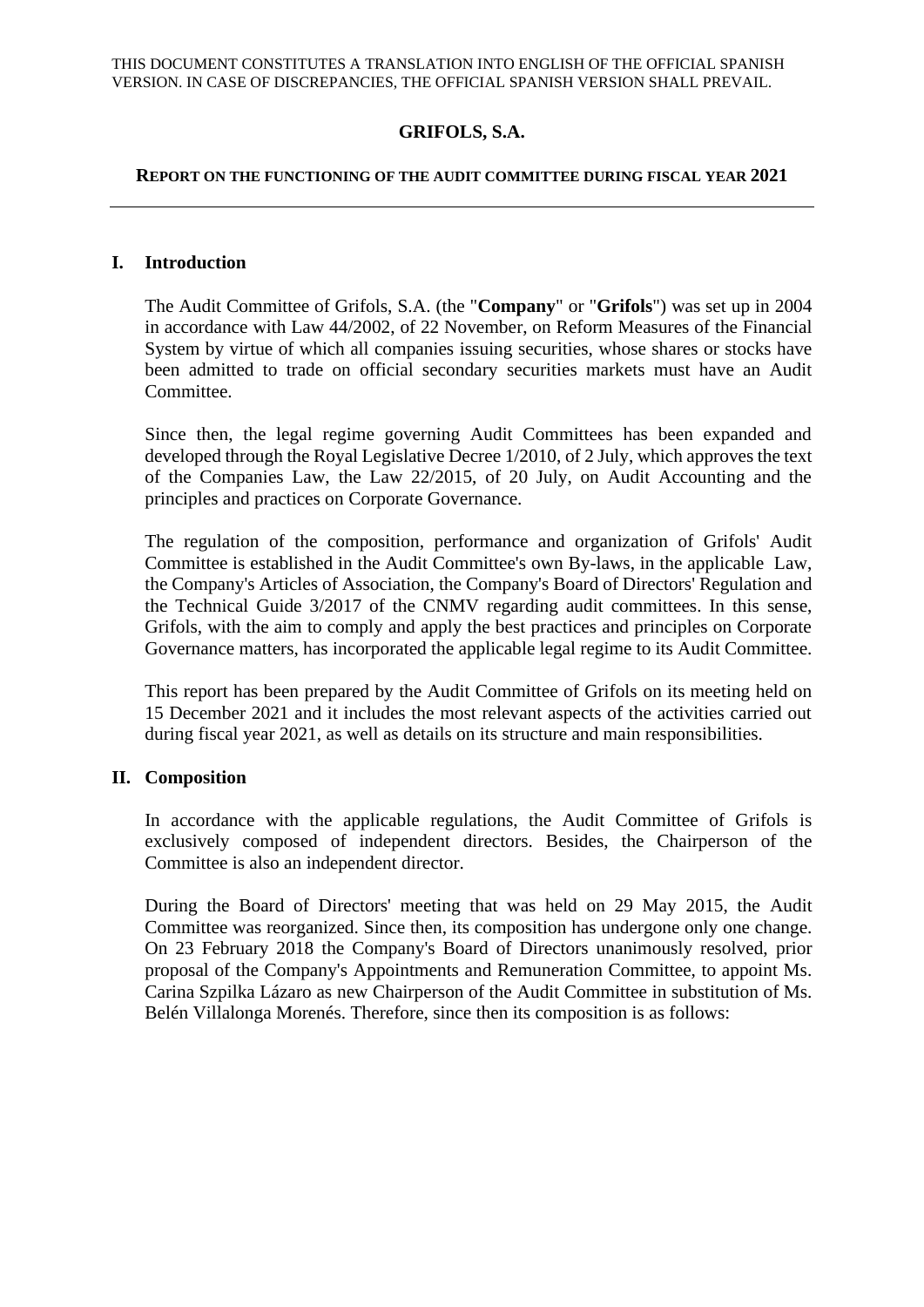| <b>Name</b>                  | <b>Position</b>          | Category    |
|------------------------------|--------------------------|-------------|
| Ms. Carina Szpilka Lázaro    | Chairperson <sup>1</sup> | Independent |
| Ms. Belén Villalonga Morenés | Member                   | Independent |
| Mr. Steven F. Mayer          | Member                   | Independent |
| Mr. Tomás Dagá Gelabert      | Secretary (non-member)   |             |

In accordance with recommendation number 39 of the Unified Good Governance Code of Listed Companies, the members of this Committee and, in particular its Chairperson, have been appointed considering their knowledge and experience in accounting, audit and risk management matters (both financial and non-financial), but also taking into account their financial and business knowledge, as well as their experience in internal control.

Also, in accordance with the recommendations set forth in the Technical Guide 3/2017 of the CNMV regarding audit committees, the members of the Audit Committee have also been designated based upon their diversity, particularly for their gender, professional experience, sectorial skills and knowledge and geographical origin, encouraging different points of view and diverse positions as for the analysis of its positive and negative aspects.

On the other hand, the recommendation that at least one of the members of the Audit Committee has experience on information technology's field is also fulfilled. That is the case of, for example, Ms. Szpilka Lázaro, who is the chairperson of an important technology association.

The professional profile of the members of the Audit Committee can be found on Grifols' corporate website [\(www.grifols.com\)](http://www.grifols.com/).

# **III. Responsibilities**

The Company's Articles of Association, the Regulations of the Board of Directors and the By-laws of the Audit Committee confer on the Audit Committee the following responsibilities:

- (a) In relation to the General Shareholders' Meeting:
	- (i) Inform the General Shareholders' Meeting of any issues raised on matters for which the Committee is responsible and particularly with respect to the results of the audit of the annual accounts, explaining how it has contributed to the integrity of the financial information, and the role that the Committee has played in such process.
- (b) In relation to the Board of Directors:

*<sup>1</sup> NOTE: the shareholders are hereby informed that after the drafting of this report by the Audit Committee there has been a change in the composition of the same. On 22 February 2022, the Company's Board of Directors resolved, prior proposal of the Company's Appointments and Remuneration Committee, to appoint Mr. Íñigo Sánchez-Asiaín Mardones as new member and Chairperson of the Audit Committee, in substitution of Ms. Carina Szpilka Lázaro.*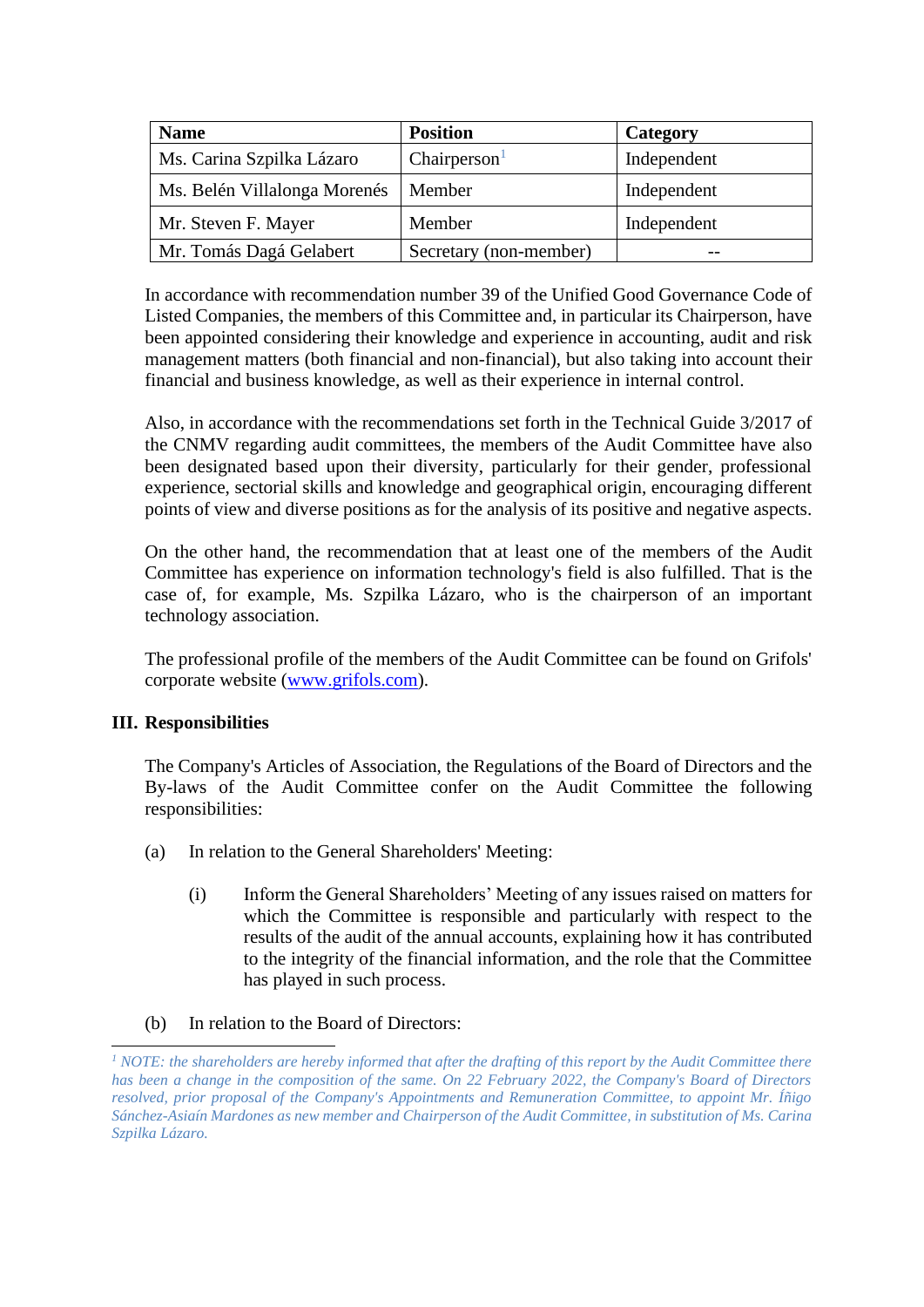- (i) Previously inform the Board of Directors about periodic financial statements, which due to its stock exchange listing, the Company must make public periodically; in this sense, the Committee will ensure that the interim accounts are drawn up under the same accounting principles as the annual accounts and for this purpose shall consider the appropriateness of a limited review by an external auditor;
- (ii) Previously inform of the creation or acquisition of shareholdings in special purpose entities or domiciled in countries or territories considered tax havens, as well as any other transactions or operations of a similar nature, which due to their complexity, could harm the transparency of the Group;
- (iii) Previously inform of related party transactions; and
- (iv) Inform of any matter that has or may have a material, financial or accounting impact.
- (c) In relation to information and internal control systems:
	- (i) Supervise and evaluate the preparation and presentation, and integrity of the mandatory financial and non-financial information related to the Company and the Group, verifying compliance with the regulation requirements, the adequate defining of consolidation boundaries and the correct application of accounting criteria and submit recommendations or proposals to the Board of Directors to protect the integrity of this information;
	- (ii) Supervise and evaluate the efficiency of the Company's internal control, internal audit and risk control and management systems, financial and nonfinancial, concerning the Company and the Group, including any operative, technological, legal, social, environmental, political, reputational or corruption related risks, periodically reviewing the internal control and risk management systems, so that any principal risks are identified, dealt with and adequately recognized, as well as discussing, with the auditor, any major flaws in the control system identified during the audit process without jeopardizing its independence. To such effects, the Committee may, if applicable, submit recommendations or proposals to the Board of Directors and the corresponding period of time for their fulfilment;
	- (iii) Monitor the independence and efficiency of internal auditing; propose the selection, appointment and dismissal of the Director of the Internal Audit Department; approve, or propose to the Board of Directors the approval of the Internal Audit Department's work orientation and annual work plan, making sure that their activity mainly focuses on the relevant risks (including reputational risks); propose the budget for this Department; receive periodic information on its activities (including the annual activities report prepared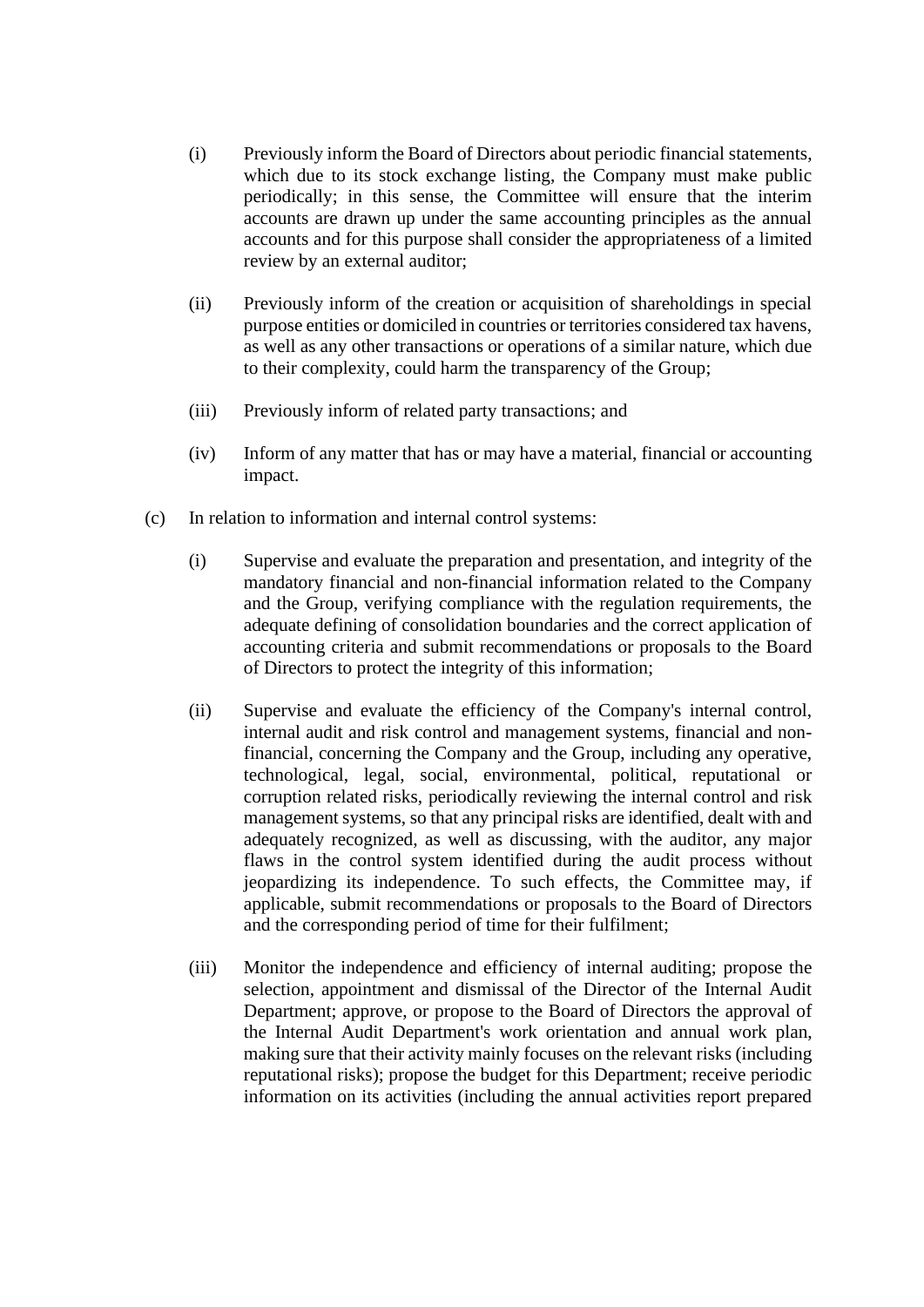by the Director of the Department); and verify that the top management takes into account the conclusions and recommendations of their reports;

- (iv) Establish and supervise a mechanism that allows employees and other persons related to the Company, such as directors, shareholders, suppliers, contractors or subcontractors, to report irregularities of potential significance, including financial and accounting irregularities, or those of any other nature, related to the Company, that they notice within the Company or its Group. This mechanism must guarantee confidentiality and enable communications to be made anonymously, respecting the rights of both the complainant and the accused party; and
- (v) In general, ensure that the internal control policies and systems established are applied effectively in practice.
- (d) In relation to the external auditor:
	- (i) Submit to the Board of Directors any proposals regarding the selection, appointment, re-election and substitution of the auditor, being responsible for the selection process in conformity with the applicable regulations, including the terms of his contract, without prejudice to the faculties vested in the General Shareholders' Meeting and the Board with regard to the approval of such resolutions under Spanish law;
	- (ii) Be directly in charge of the remuneration and supervision of the work performed by the external auditor regarding the audit report preparation and issuance or any other similar reports relating to financial statements;
	- (iii) Regularly and directly collect from the external auditor information about the development, impact and execution of the audits, as well as the audit plan and results of its execution, and verify that top management takes their recommendations into account;
	- (iv) Safeguard the external auditor's independence when performing his duties, and to do so:
		- Ensure that the Company communicates through the CNMV the change in auditor and shall attach a statement of the possible existence of any disagreements with the outgoing auditor and, if applicable, its contents;
		- Establish the necessary relationships with the external auditor to receive information about any issues that may entail a threat to his independence, and which the Audit Committee will examine, and any other issues regarding the development of the audit of accounts process, and, when applicable, the authorization of the services different from those prohibited in the terms established in the applicable regulations as regards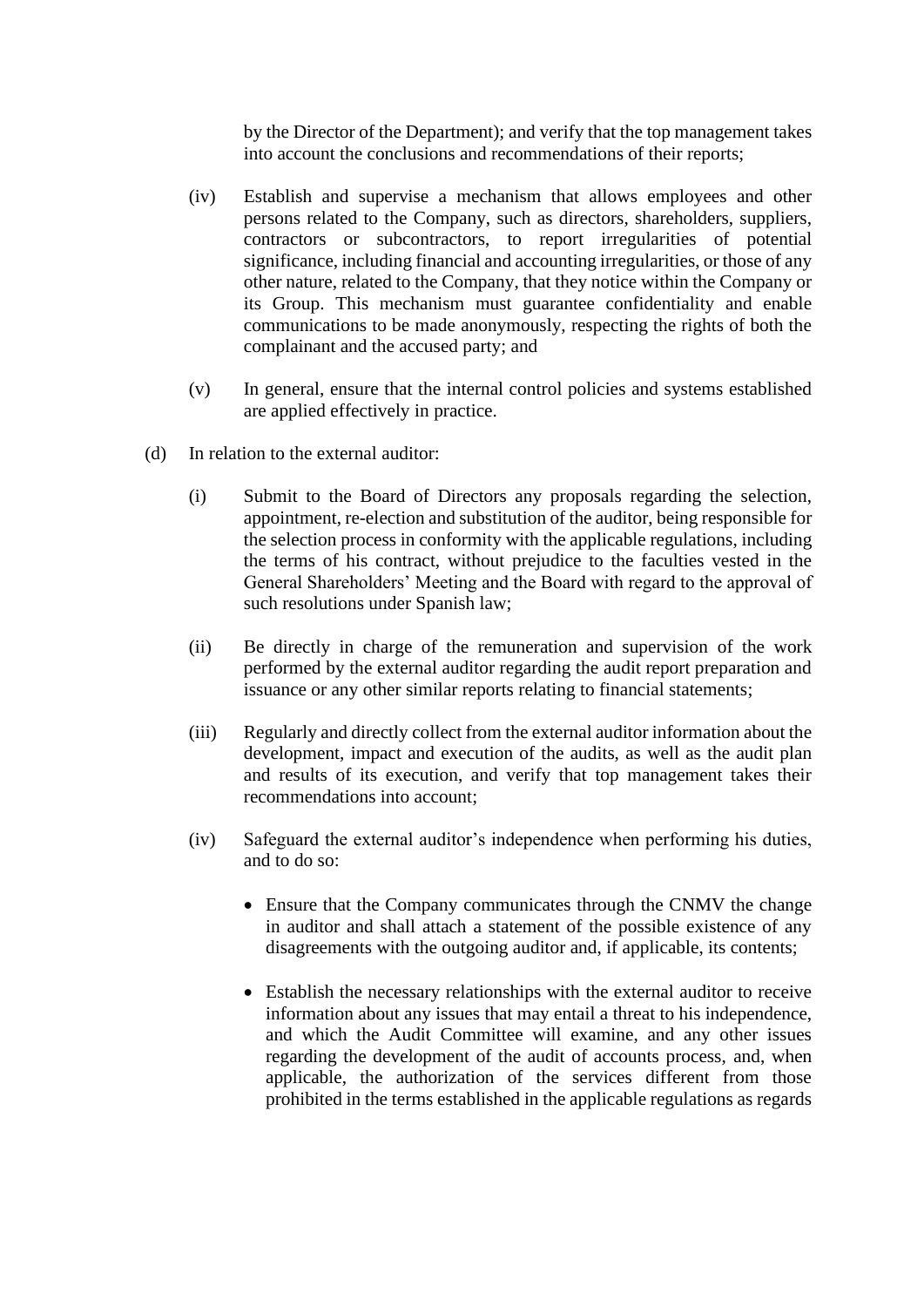independence, as well as any notifications required in the audit of accounts legislation and in the audit regulations;

- Ensure that the Company and the auditor respect the rules in force on providing services different to audit services, the auditor's market concentration limits and, in general, any others rules established to guarantee the independence of the auditors and, to that end, annually receive from the external auditors a statement of their independence in relation to the entity, or any entities directly or indirectly related to it, as well as the detailed and individualized information on any kind of ancillary services provided and the corresponding fees paid by these entities to the external auditor or the persons or entities related to it in accordance with the regulations applicable to the audit of accounts activity;
- Issue, prior to issuing the audit of accounts report and on an annual basis, a written opinion on whether the independence of the auditors or audit firms has been compromised. This opinion must include a reasoned assessment of each and every one of the ancillary services mentioned above, which shall be individually and jointly assessed, different from the legal audit, and in relation to the independence status or regulations applicable to the audit of accounts activity; and
- If the external auditor resigns, examine the circumstances that have caused said resignation.
- (v) Encourage the Group auditor to undertake the responsibility of the audits of the companies making up the group.
- (e) In relation to external consultants:
	- (i) Request that legal, accounting, financial advisors or other experts or advisors be hired, on account to the Company, to assist them in the performance of their duties.
- (f) In relation to internal conduct rules:
	- (i) Supervise the compliance with the Internal Conduct Regulations in matters related to the Stock Exchange, the Board of Directors' Regulations, standards of conduct set out in the "Code of Ethics for Grifols Executives" and the "Code of Conduct for Grifols' Employees" and, in general, any other internal rules of governance of the Company, as well as make the necessary proposals for improvement.

### **IV. Meetings and Activities**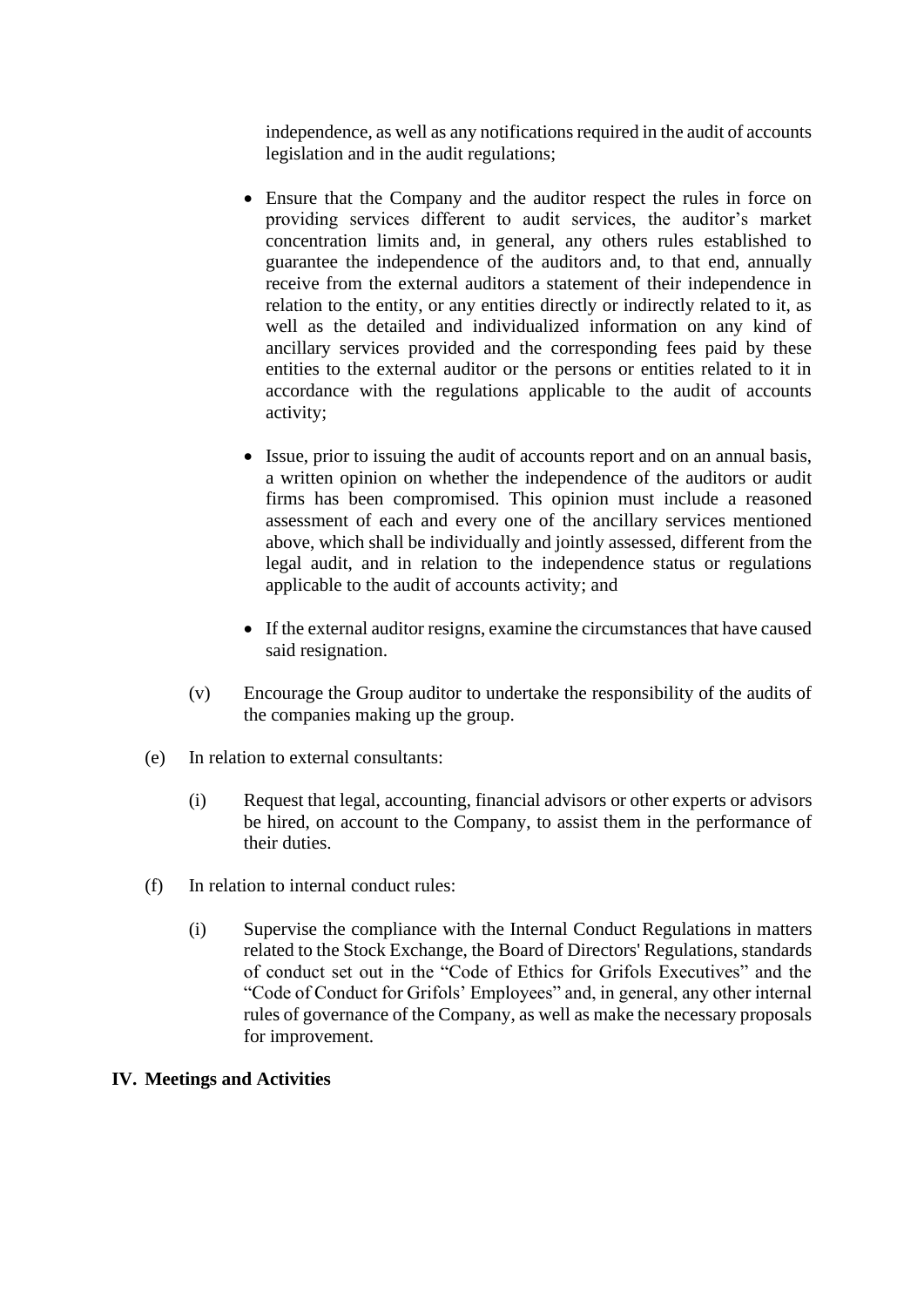During fiscal year 2021, this Committee met on 6 occasions, specifically on the following dates:

- 18 February 2021;
- 6 April 2021;
- 3 May 2021;
- 26 July 2021;
- 21 October 2021; and
- 15 December 2021.

In addition to this, the Chairperson of the Audit Committee together with the Company's CFO has had several videoconferences and phone calls with the auditors of the Company (KPMG and Deloitte) to comment on the audit plan for fiscal year 2022.

Further, it is worth noting that the members of the Company's Sustainability Committee also attended the meeting held on 18 February 2021 in order to discuss and approve the Company's Corporate Responsibility Report.

During the meetings its members discussed and, when applicable, approved different matters related to their main responsibilities, in accordance with the applicable Law, the Company's Articles of Association, the Board of Directors' Regulations and the Committee's own By-laws, as well as the Unified Good Governance Code of Listed Companies and the Technical Guide 3/2017 of the CNMV regarding audit committees.

The most relevant events that took place during the referred fiscal year 2021 are detailed below:

- Ratification and review of the additional audit services rendered by KPMG and authorized by the Chairperson during fiscal year 2021, having previously verified that they are permitted services under the applicable independence rules and that they do not violate any applicable independence rule;
- Review and approval of the Annual Corporate Governance Report for fiscal year 2020;
- Review and approval of the Company's annual accounts (individual and consolidated) as well as the consolidated non-financial information included in the consolidated management report (which includes the Company's Corporate Responsibility Report) corresponding to the fiscal year ended 31 December 2020, having previously supervised the preparation and submission of the annual accounts, overseeing compliance with any legal requirements and the correct application of accounting criteria;
- Reasoned report on the annual accounts auditor's independence;
- Report on the related-party transactions during fiscal year 2020;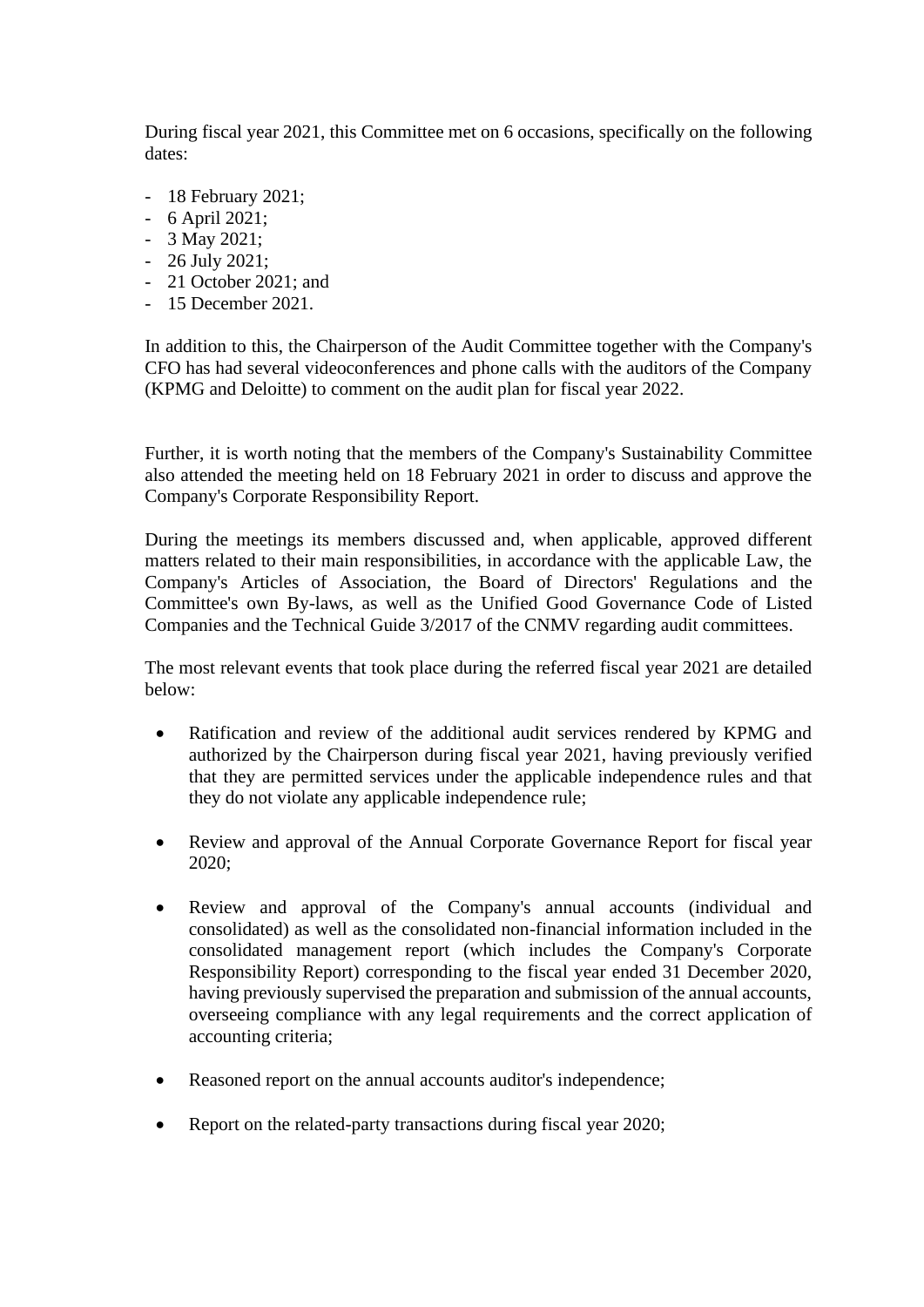- Review and approval of the Code of Ethics for the executives of the Company;
- Supervision on the reporting by the Company's internal audit department director on the communications made anonymously through the Company's whistleblowing channel (Grifols Ethics Helpline).
- Approval of the financial periodic information, that for its public condition, the Company must publish periodically, including, the approval of the consolidated financial statements corresponding to the fiscal year 2020 prior to their approval by the Board of Directors and to their notification to stock exchanges and supervising bodies and, also, approval of the financial statements prepared under IFRS IASB to be filed with the Securities and Exchange Commission;
- Proposal made to the Board of Directors on (i) the appointment of Deloitte as auditor of the individual annual accounts of the Company for fiscal years 2021-2023, inclusive, and (ii) the re-election of KPMG as auditor of the consolidated annual accounts of the Company for fiscal year 2021;
- Annual review of the Committee's performance and drafting of the relevant report on the functioning and performance of the Committee during fiscal year 2021; and
- Pre-approval of the different audit services provided by KPMG and Deloitte.

Also, listed below are some of the most important presentations performed by the Committee during the referred fiscal year 2021:

- Presentation by some of the representatives of KPMG and Grant Thornton, of the audit analysis executed during fiscal year 2020 in relation to the audit state, the audit results and the summary of fees and independence;
- Presentation by the Company's Chief Financial Officer of the selection process of an audit firm for the individual annual accounts;
- Presentation by the Company's internal audit department director of the Internal Audit Report for fiscal year 2020, the Crime Management System Annual Report for fiscal year 2020 and the Internal Audit and Crime Management System Annual Plan for fiscal year 2021; and the main challenges and strategies for the Internal Audit and the Crime Risk Management System;
- Presentation by the Company's Global Chief Compliance Officer of the Anti-Bribery Compliance Program;
- Presentation by the Company's internal audit department director of the Risk appetite statements;